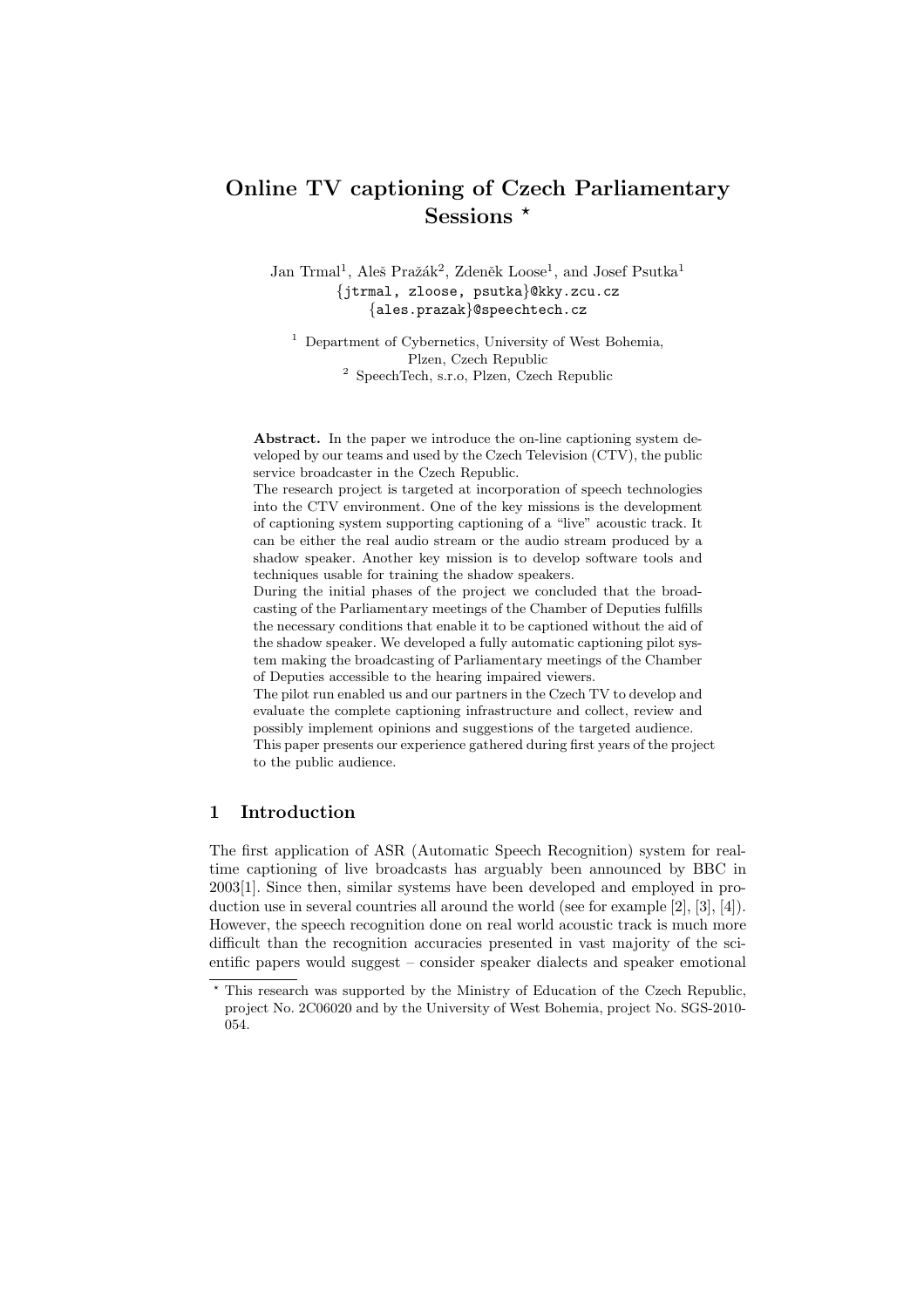states, necessity of very large vocabularies for highly inflectional languages, diverse acoustic environments and large variety of signal distortions introduced by different technical equipments used for acoustic signal transport, storage and processing. To overcome majority of such problems, an alternative approach, called "shadow speaker" (or re-speak) approach is often employed. The principle of such approach is as follows. Instead of generating of the captions from the real-world acoustic track, an indirect approach is used. The real-world track is listened to and re-spoken by a skilled and specifically trained employee – the shadow speaker.

This simplifies the task of ASR significantly – the shadow speaker works in a quiet environment, uses a well defined acoustic channel and is not under an emotional stress. Moreover, the acoustic model as well as language model in the used ASR system can be tuned specifically for the given speaker. On the top of it, one or more human correctors usually correct misrecognized words, add punctuation, perform hyphenation (if needed) and format the recognized text to the final captions. With this setup, the reported accuracies are usually highly over 95 %.

As already said, one of the main objectives was development of a captioning system supporting real-time online operation, generating captions either from the real acoustic track or from the track respoken by the shadow speaker. Since there were no skilled shadow speakers available in the beginning of the project, we have identified several TV shows that we found captionable using the real acoustic track. The set of suitable shows contained weather news, specific discussion shows and meetings of the Chamber of Deputies and the Senate of the Parliament of the Czech Republic. After discussion with representatives of the CTV, we decided to pursue captioning of the meetings of the Chamber of Deputies of the Czech Parliament.

The Chamber of Deputies has 200 members, elected every four years. Although the number of members is quite large, only a small portion of them acts actively during the meetings. Moreover, a large portion of the active speakers stays in the service several electoral terms. These speakers are skilled orators and the rules of procedure enforce that no member may speak unless called upon to do so by the chairman. The audience chamber has a professional, high quality audio capture system and the acoustic channel is stable and the quality is sufficient for ASR.

### 2 Captioning system architecture

Because of the strict security policies at the premises of Czech Television, the system was designed as highly distributed, see Fig. 1. The interconnection between CTV and UWB is done by a point-to-point connection over the ISDN network. However, instead of using the ISDN voice services, the ISDN is used only as data carrier. The two B channels of the ISDN-BRI are bonded, providing bandwidth of 128 kbit/s.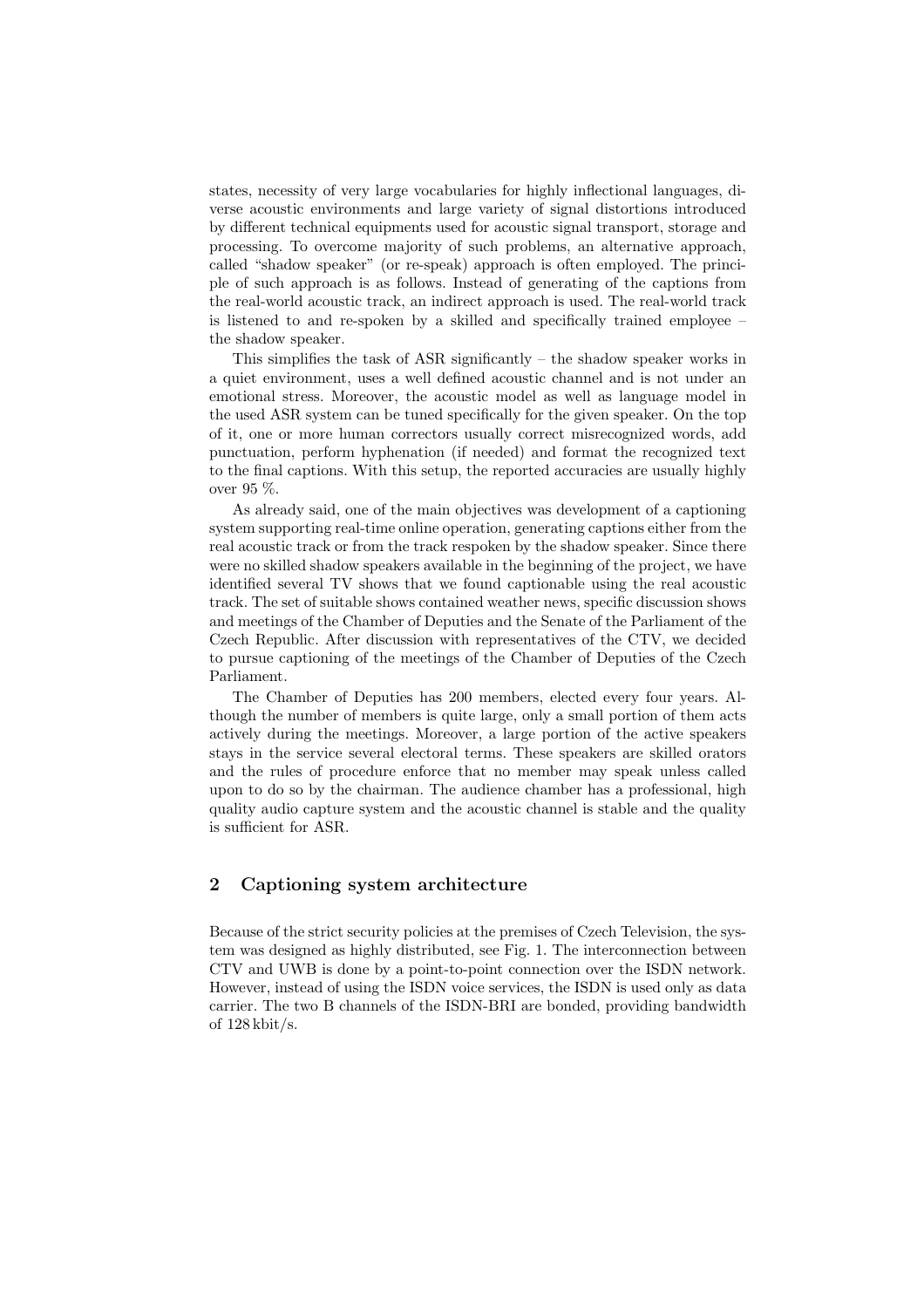

Fig. 1. Geographic scheme of the pilot captioning system

To provide transparent interconnection over the ISDN network, specialized terminal adapters CDQPrima 210 are used. Outside of the security consideration, this design decision helped us to isolate ourselves from the network issues and audio streaming issues. The resulting formatted captions are sent over a serial line back to the codec and then over the ISDN network using the "ancillary data" feature of the codecs. Then they are broadcasted as EIA-608 (line 21) captions available using teletext page 888.

The ISDN audio codecs support quite a large variety of audio compression standards. We evaluated several supported compression standards: MPEG-1 Audio Layer II, MPEG-1 Audio Layer III and G.722. We evaluated the suitability of each of this codecs by transcoding the training audio data by a software implementation of the specific codec, training the acoustic models and performing a recognition tests on the heldout data. Because of the recognizer accuracy, we have originally chosen the MPEG-1 Audio Layer III standard however because of technical reasons not tied to, the 128 kbit/s, 48 kHz MPEG-1 Audio Layer II (MP2) codec is used in the current pilot system. The recognizer accuracy drop is not fatal and the MP2 standard offers lower algorithmic delay.

The time delay from word utterance to receiving the data by broadcast receivers is about 2–4 seconds. For the detailed analysis, see Fig. 2. It is clear, that the most prominent factor of the delay is defined by the caption formatting and postprocessing subsystem. However, this delay is dictated by the length of subtitle itself, since the caption is formed from the recognized text spanning the mentioned time interval.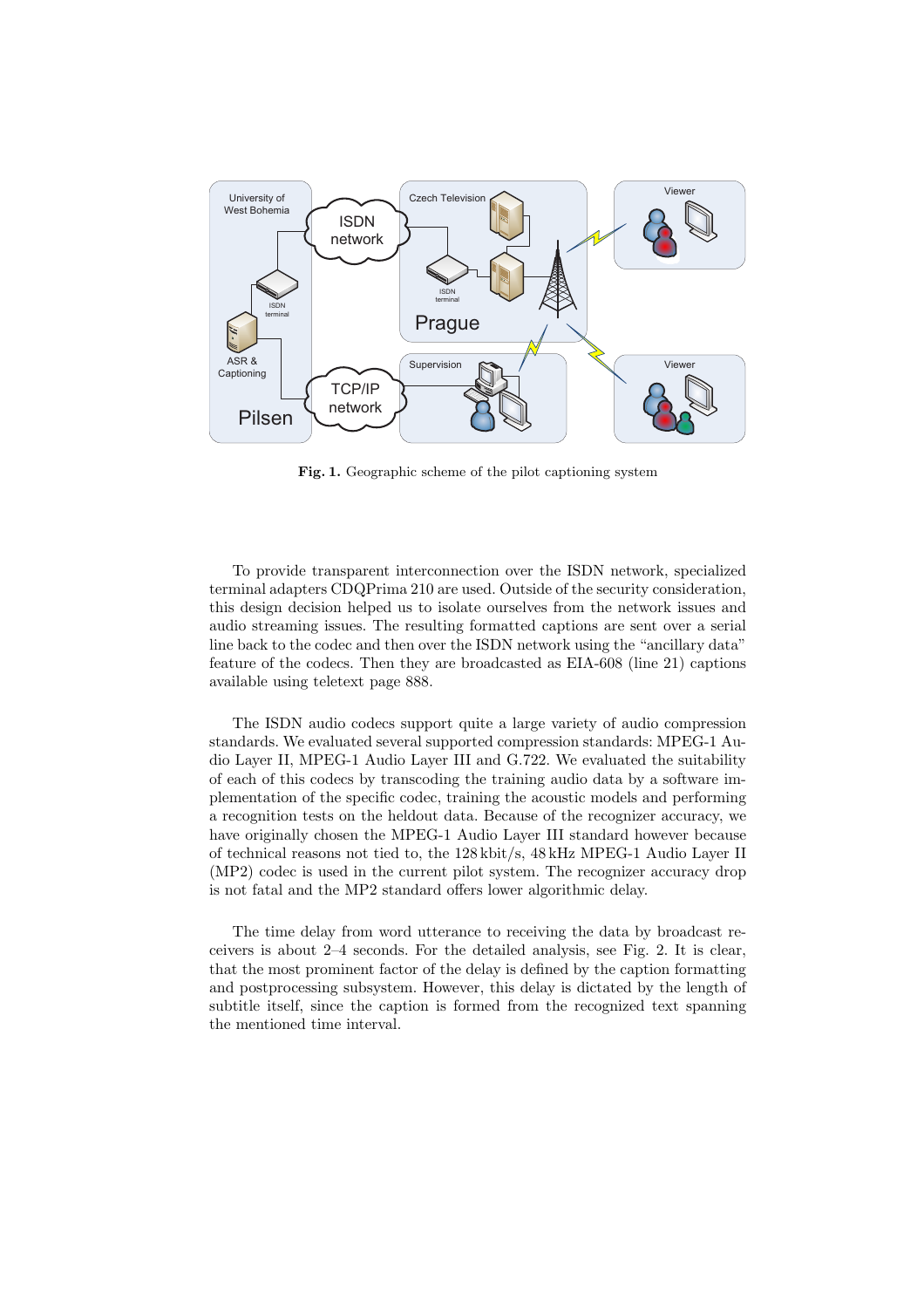

Fig. 2. Timing scheme of the pilot captioning system

# 3 Speech Recognition

During the preparatory phase of the project, we gathered about 200 hours of parliamentary sessions recordings. The training data were obtained by means of recording the broadcasting. We use three-state HMMs and 8 mixtures of multivariate Gaussians for each state. The total number of approx. 50k Gaussians is used for the speaker-independent model. In addition, discriminative training techniques were used (see [5]). The acoustic model were trained on 44.1 kHz audio stream using PLP parametrization with 19 PLP filters and 12 PLP cepstral coefficients, augmented by delta and delta-delta parameters. To model the transport channel the source data were transcoded (encoded and decoded again) using a software implementation of the 128 kbps MPEG-1 Audio Layer II compression codec.

For language modeling we used the stenographic transcripts that are made public by law. To allow subtitling of arbitrary (including future) electoral period, five classes for representative names in all grammatical cases were created. See [6] and [7] for details. The vocabulary size is approx. 200k words. For the fast online recognition, we use a class-based bigram language model with modified Knesser-Ney discounting trained by SRI Language Modeling Toolkit. For a more accurate confidence measure of recognized words, the class-based trigram language model is used.

Before each captioning session, the language model is adapted using public materials from world-wide web – we use the related texts to integrate the new words and the related n-grams.

The speech recognition accuracy is variable, depending on the type of procedure, orating skills, states of mind and tempers of the speakers and of course the topic. In overall, it is about  $85\% - 88\%$ . When the flow of the meeting is highly directed by the rules of procedure (for example voting), the recognition accuracy is over 90 %. The majority of the recognition errors is caused by missing, redundant or misplaced prepositions – according to our experience this kind of error does not hamper the legibility of the subtitles. Moreover, some of these errors can be corrected by postprocessing.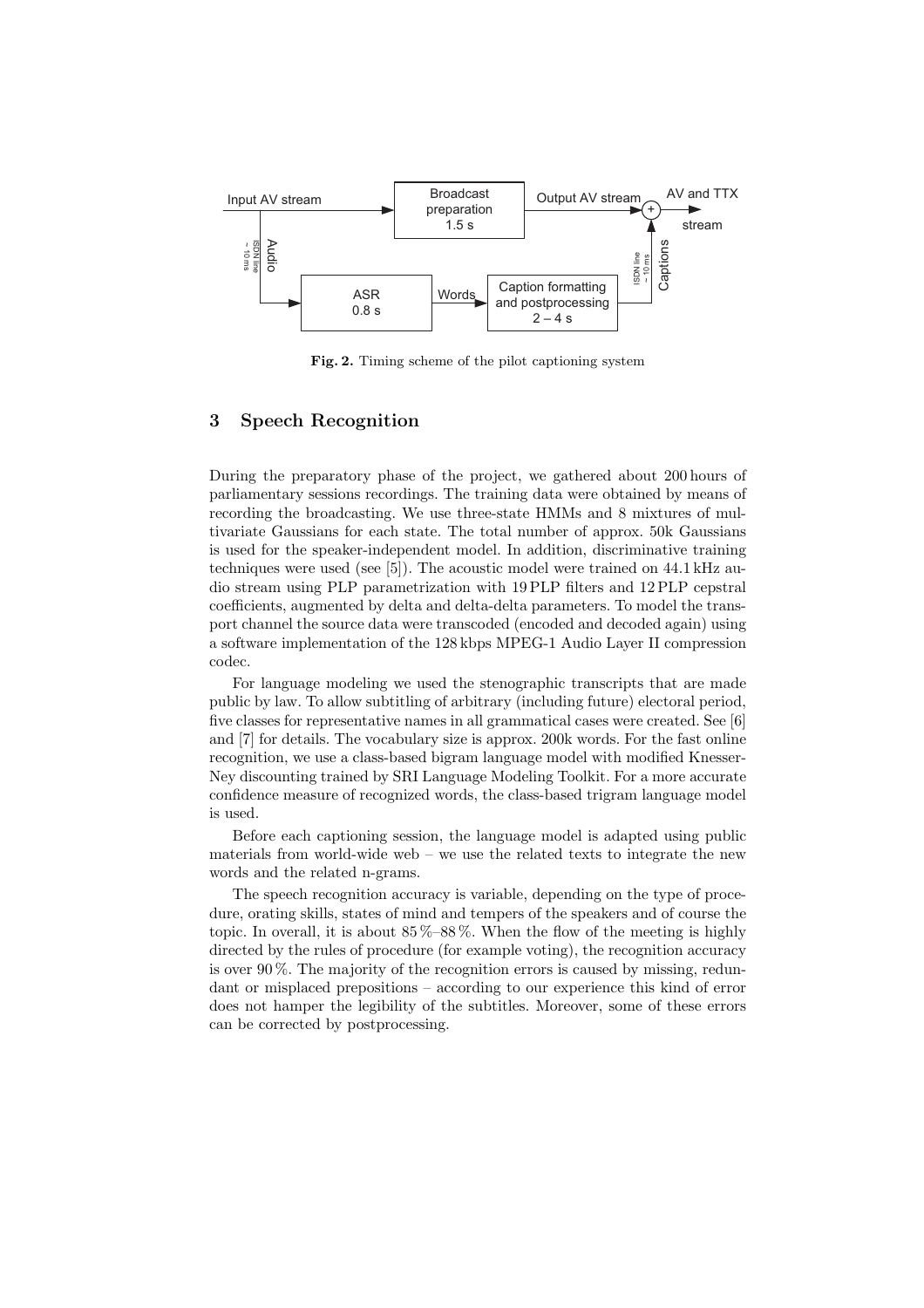#### 3.1 Automatic caption generation

We developed two versions of caption formatting and postprocessing (CFP) subsystem. The first version was developed as a proof-of-concept. It was single user application only, the user had to use the RDP protocol client to log on the captioning server and the possibilities of user assisted caption editation or corrections were limited. The listening-in feature was also accomplished by the RDP client-server architecture.

The development of the second version of the CFP subsystem started after the pilot system evaluation (see below). We have designed a fully distributed client-server application that takes the comments and suggestions of the interviewees into account as well.

The server is the computer where the ASR and the CFP run. It supports automated operation without intervention of any kind. The client is any computer that runs the client software. The client software supports the control of the server (starting, stopping, pausing of the recognition) and editation of the formatted captions.

The number of client users is unlimited. The communication protocol runs over TCP/IP and is secured via SSL. The clients authenticate themselves using an encrypted client SSL certificates issued by the internal certification authority. This is to ensure secure operation independent on the location of the client.

The communication protocol is proprietary, message oriented. To support the listening-in feature even over low-bandwidth internet connection, the server compress the original acoustic track using the Speex codec and streams the compressed track instead of the original track.

| $\frac{1}{2}$ |
|---------------|
|               |
|               |

Fig. 3. Main screen of the subtitling software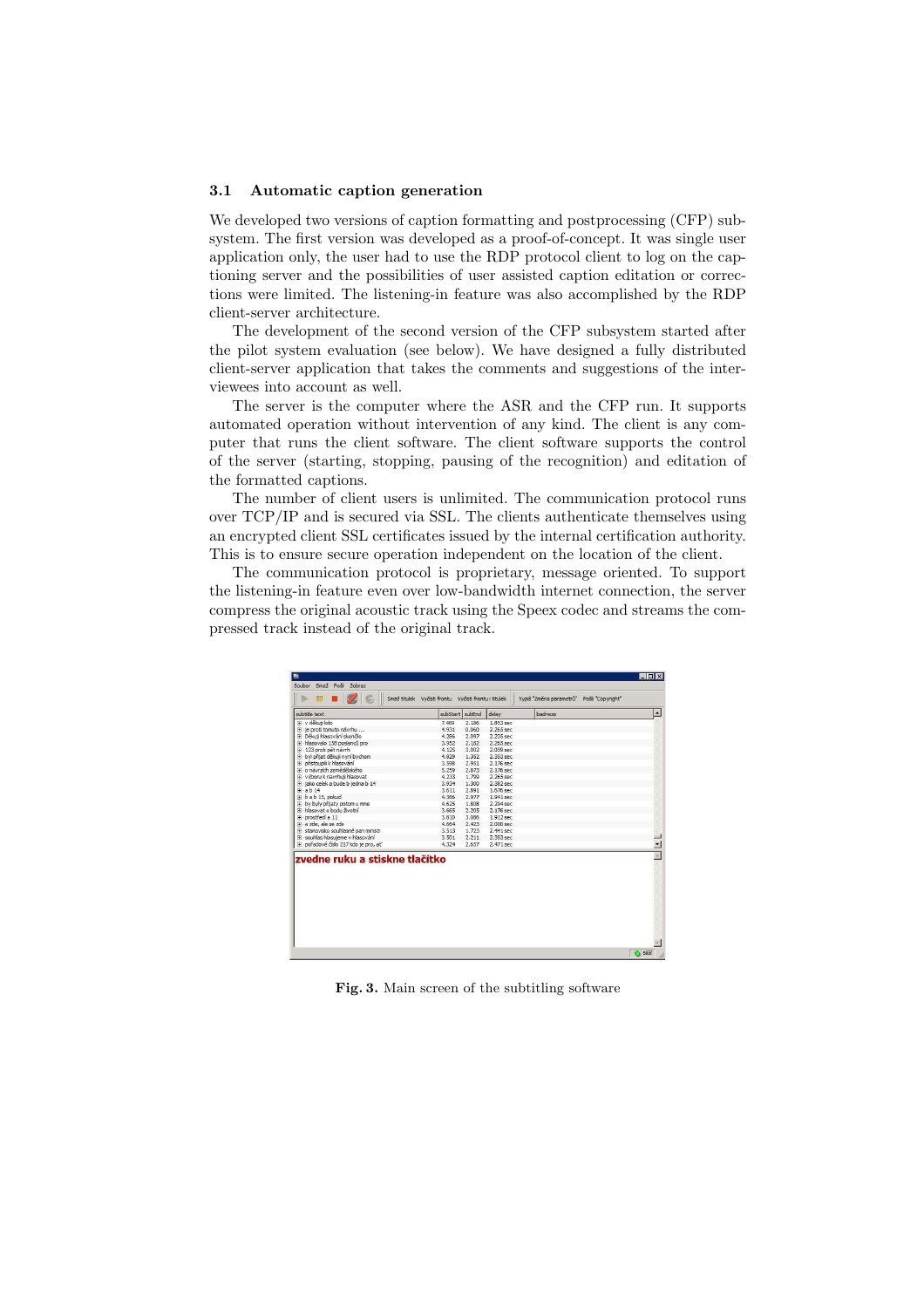Caption types The standard EIA-608([8]) defines three kinds of closed captions:

- Roll-up the words appear one by one until they fill the line, then the line is rolled up (possibly erasing the line on very top) and the new line is started to be filled. This is the recommended format of captions for live events, where the captions are generated on-the-fly.
- Pop-on, block the captions are pre-formatted to span one or several lines and appear instantaneously, erasing the previous captions block. This kind of captions is used prevailingly nowadays.
- Paint-on the captions appear on the screen by letter-by-letter fashion, forming a stationary block in the end, just like the pop-on captions. Almost unused nowadays.

Because of CTV policies, the captions formatting subsystem we developed produces the pop-on captions. By custom, the captions are displayed as block spanning one or two lines, depending on speaker speech cadence.

To produce eye-pleasing captions we developed a special formatting algorithm based on dynamic programming. The algorithm ranks all the possible variants of captions generated from the given block of recognizer results according to their amenity and chooses the best. If even the best caption scores lover than a certain threshold, the caption is not produced that time. There are several factors that are taken into account when evaluating the amenity:

- delay from the previous caption too short or too long delays are penalized
- ratio of line filling shorter lines are penalized
- ratio of line lengths evaluated only in case where the proposed caption spans two lines, to obtain lines of approximately the same size
- line breaking rules caption line is not allowed to end with preposition
- internal CTV policies
- ad-hoc rules

Moreover, the caption variant formatting process performs rule-based editation of the resulting caption. During this phase, punctuation is filled in and some kinds of recognizer errors and speaker tics are corrected. The corrected recognizer errors include stray prepositions, multiple prepositions, the corrected speaker tics consisting of word repetitions, hesitation sounds, etc.

In the pilot version of the captioning system, the editation rules were produced by an expert, however, we are currently working on an automatic and a semi-automatic inference of the editation rules.

# 4 Evaluation of the system among the targeted audience

Several months after the pilot captioning system was deployed, an evaluation of the system was arranged. The questionnaires consisted of 7 questions formed into a "single choice from multiple choices" form available online on the web.

1. Do you think the project shall continue?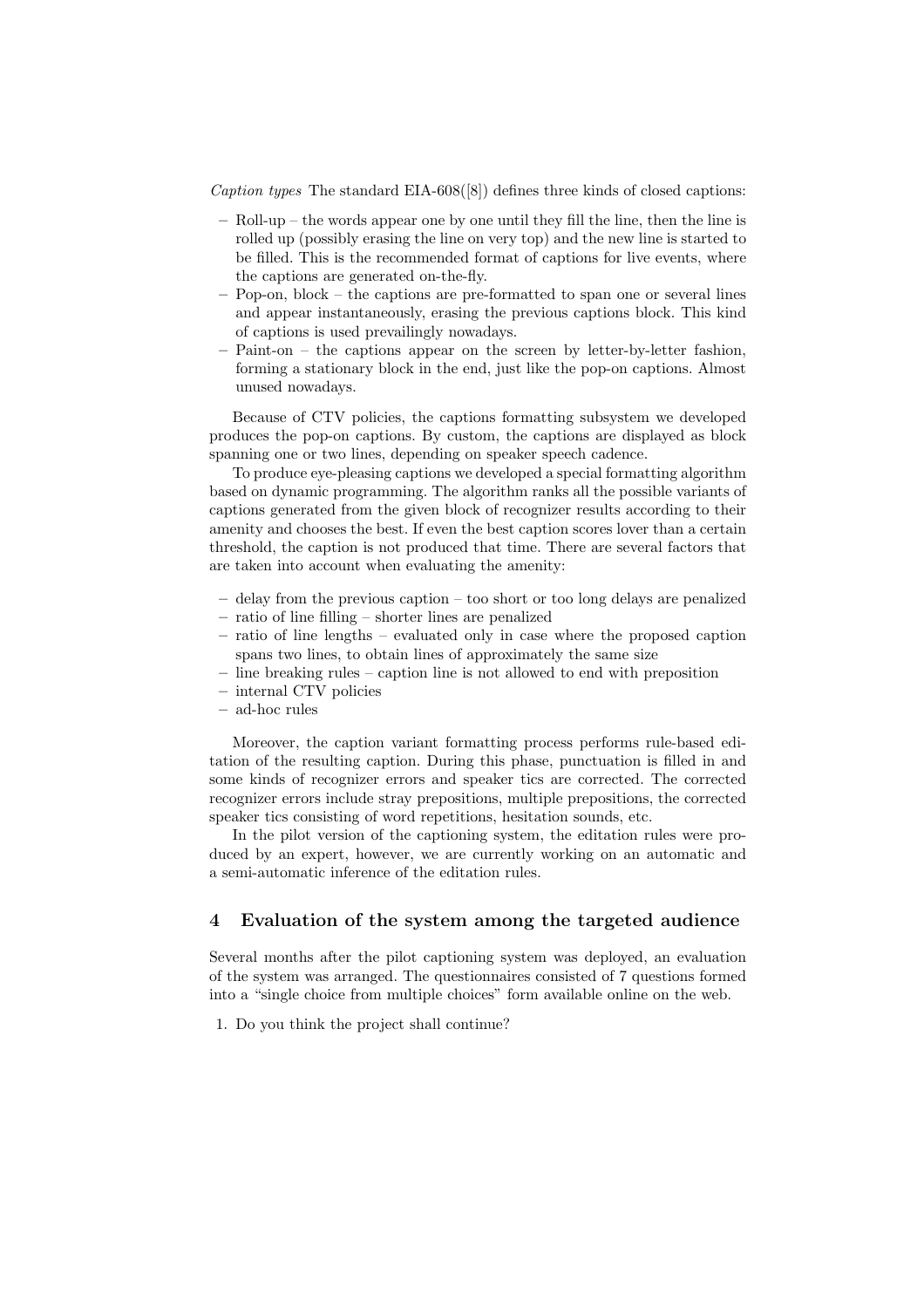- 2. If you have seen the captioned broadcast, do you think the captions were understandable?
- 3. Do you see the errors in punctuation as a big problem?
- 4. Did the delay hamper the viewing experience?
- 5. Do you think that even a partial correction of the biggest errors is beneficial?
- 6. What kind of captions would you prefer?
- 7. What kind of speaker change notification would you prefer?

Moreover, the interviewees were asked to append their own comments or questions. We find that the evaluation was necessary to obtain the perspective of the potential end-users.

The findings were as following. The majority of the responders found the subtitles comprehensible and does not find the 2–5 seconds delay to be a problem. The same holds for the punctuation and for the error correction – responders do not feel any of it is vital. Note that this is most probably because of the nature of the programme. Very important were the answers to the last two questions. A majority of the responders prefer the speaker change notification to be accomplished via caption color change and is in favor of the roll-up subtitles. From the additional comments it is clear that the most problematic aspect of the subtitling is combination of the rolling realtime information line that is overlayed over the original program during the broadcast preparation in CTV. The responders found it very uncomfortable, since even without the infoline they have to split their attention between the original video and the subtitles and scrolling of the infoline disturbs the viewers' attention. This can be alleviated by rendering a full-size black box around the subtitles. Lastly, one comment suggested the automatically captioned subtitles should use different pictogram than the programmes with manual captions.

### 5 Conclusion and Future Prospects

In the paper we presented an overview of a captioning system used by a public service broadcaster in the Czech Republic. The captioning system supports real-time online captioning either from the real acoustic track or the acoustic track produced by the shadow speaker. The system is fully functional; however we plan to enhance it in several ways. Besides improvements of the language model adaptation process and automatic switching between gender-specific and speaker-dependent acoustic models we aim to simplify and possibly eliminate the necessity of human assisted caption correction.

This includes generation of automatic correction rules from large text base, possibly using methods of automatic translation. The semantic punctuation can be supplemented by means enhancing the automatic correction subsystem to use prosodic and acoustic features.

## References

1. Evans, M.J.: Speech Recognition in Assisted and Live Subtitling for Television. White Paper WHP065, BBC Research & Development (September 2003)